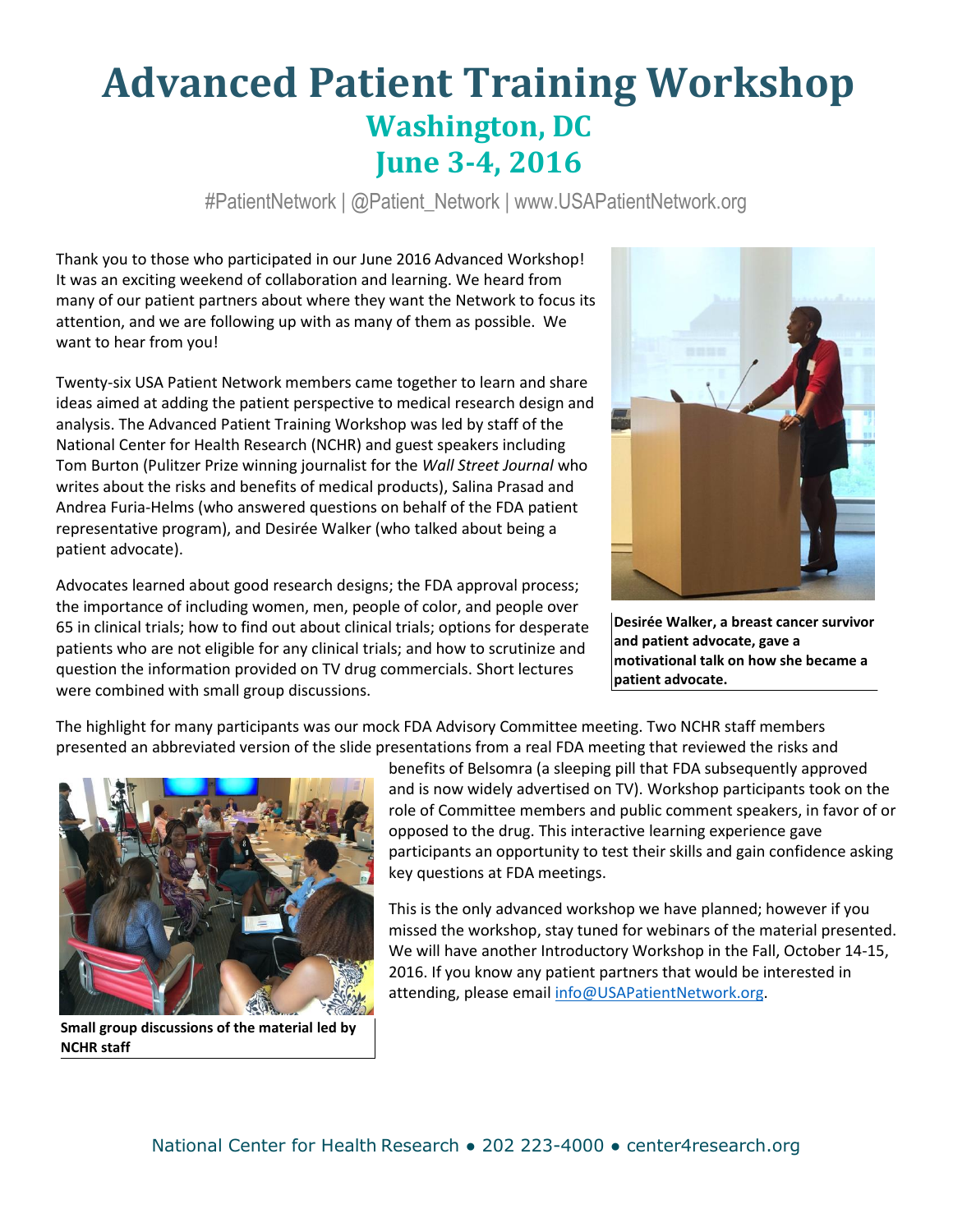## **How did we do?**

At the beginning and end of the workshop, everyone answered questions to help us determine how much the participants knew before and how much they learned during the workshop. Good news! Results show that participants learned a lot during the event.

Based on feedback from the earlier Introductory Workshops, we modified our curriculum to include more small-group discussion and real world examples of the material. Everyone really enjoyed this style of learning, and it was clear from the questionnaire that it was also an effective teaching method!

Since it was an Advanced Workshop, most participants already knew the answers to most questions before the workshop. Before the workshop started, 10 of the 18 questions were answered correctly by more than 60% of the participants. In fact, 3 questions were answered correctly by 90% of the participants. After the workshop, half the questions were answered correctly by at least 80% of the participants! The learning was obvious from the complicated questions participants asked during the Workshop.

Here are the results. **Comparisons in shaded boxes were statistically significantly different after the Workshop compared to before**. As you can see, questions that were answered correctly on Friday were unlikely to show statistically significant changes, even though the percentage of correct answers increased.

| Question                                        | <b>Friday Answers</b><br>(% Correct) | Saturday Answers<br>(% Correct) |
|-------------------------------------------------|--------------------------------------|---------------------------------|
| Q#1<br>Criteria for FDA drug approval           | 62%                                  | 81%                             |
| Q#2<br>Drug vs. device standards                | 62%                                  | 88%                             |
| Q#3                                             | 58%<br>1.                            | 77%                             |
| Matching clinical trial types                   | 2.<br>92%                            | 100%                            |
|                                                 | 3. 65%                               | 85%                             |
| Q#4<br>Define biomarkers or surrogate endpoints | 73%                                  | 85%                             |
| Q#5<br>Why is subgroup important                | 96%                                  | 100%                            |
| Q#6<br>Advantages of studying biomarkers        | 50%                                  | 73%                             |
| Q#7                                             | A. 35%                               | 42%                             |
| Differences between pre- and post-market        | B. 31%                               | 31%                             |
| studies                                         | C. 27%                               | 35%                             |
|                                                 | D. 50%                               | 50%                             |
| Q#8<br>T/F Advisory Committees                  | 88%                                  | 80%                             |
| Q#9                                             | A. 81%                               | 88%                             |
| Define statistical significance                 | B. 92%                               | 92%                             |
|                                                 | C. 62%                               | 73%                             |
|                                                 | 54%<br>D.                            | 46%                             |
| Q#10<br><b>Expanded access</b>                  | 15%<br>58%                           |                                 |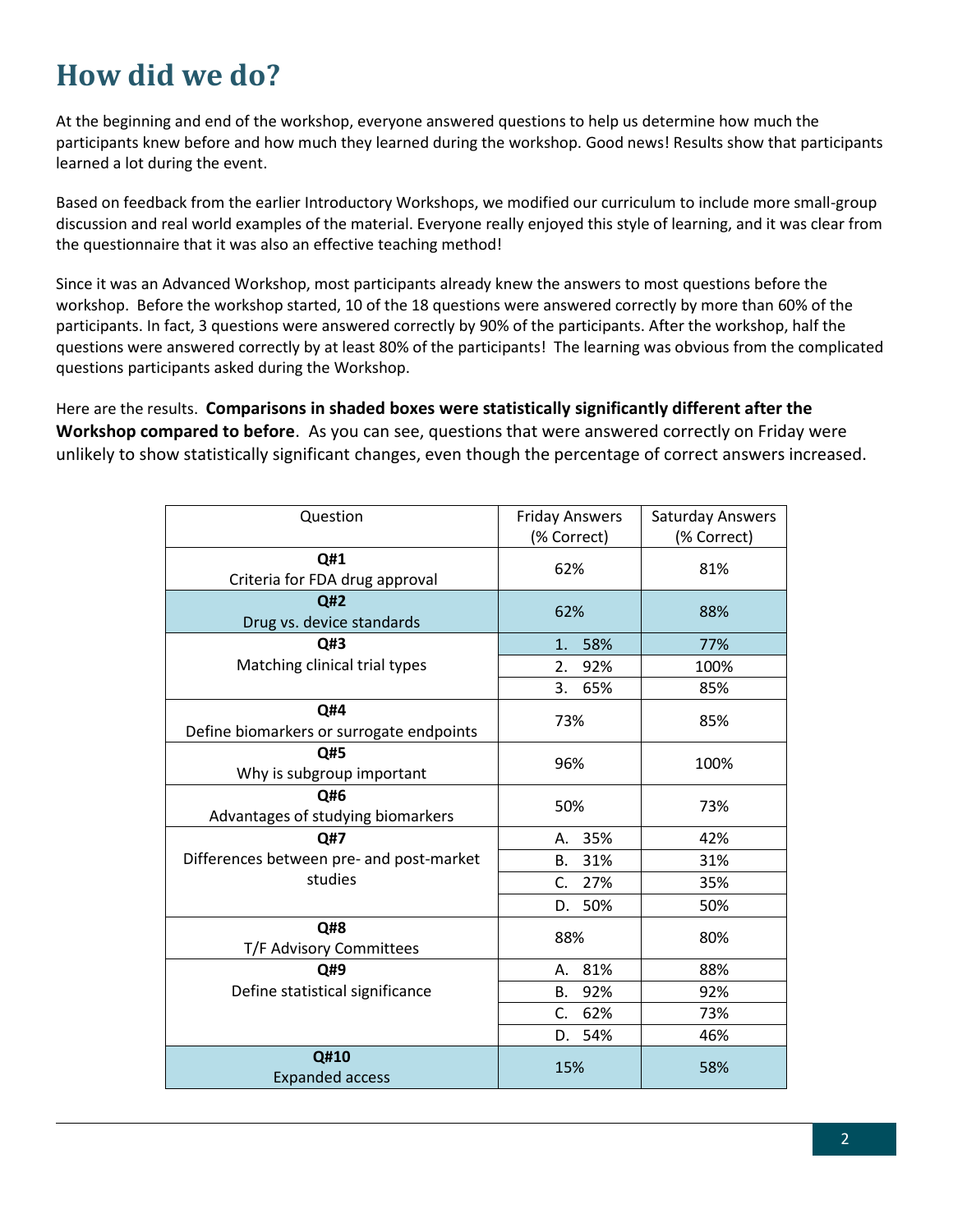The one question that did not improve was about the differences between pre-market and post-market studies.

We also asked participants to identify three potential questions to ask their doctors about participation in clinical trials. Overall, everyone showed a strong understanding of the types of questions that help ensure that they can make an informed choice about clinical trial participation.

### **Participants' Evaluation of Workshop**

Participants were also asked to evaluate all the speakers and the Workshop as a whole on a 5-point scale, with 5 signifying very interesting or helpful. The workshop and speakers as a whole were rated very highly. Participants reported that they learned valuable information from this workshop that they felt should be taught to everyone. Participants benefited from the small group activities and appreciated the high level of interaction and lively discussion. They thoroughly enjoyed participating in the "Mock FDA Advisory Committee Meeting" and felt it was an excellent learning tool that gave them an understanding of issues that may arise at a real meeting.

|                | <b>Workshop Session</b> |                                                                                                            | <b>Average (Range)</b> |
|----------------|-------------------------|------------------------------------------------------------------------------------------------------------|------------------------|
| 2016           |                         | 1. Advertising medical products on TV, by NCHR's Diana<br>Zuckerman                                        | $4.64(3-5)$            |
|                |                         | 2. FDA Standards by NCHR's Diana Zuckerman.                                                                | $4.60(3-5)$            |
|                |                         | 3. Desirée Walker, a breast cancer survivor and Patient<br>Advocate.                                       | $4.83(4-5)$            |
|                |                         | 4. Good Research by NCHR's Margaret Dayhoff-<br>Brannigan, Training and small group discussion             | $4.64(4-5)$            |
| Friday June 3, | FDA.                    | 5. FDA opportunities for Patient engagement Q&A by<br>Andrea C. Furia-Helms and Salina Prasad, both of the | $4.16(2-5)$            |
|                |                         | 6. Reporters and Patients by Tom Burton, Wall Street<br>Journal                                            | $4.52(3-5)$            |
|                |                         | 1. Will this treatment work for me by NCHR's Miara<br>Jeffress, Training and small group discussion        | $4.62(3-5)$            |
| une. 4, 2016   | 2.                      | <b>MOCK FDA Advisory Committee</b>                                                                         | $4.88(4-5)$            |
| Saturday       |                         | 3. Clinical Trials by NCHR's Tracy Rupp                                                                    | $4.46(1-5)$            |
|                |                         | 4. Vision for the USA Patient Network                                                                      | $4.64(4-5)$            |
|                |                         | Speakers/Moderators as a whole?                                                                            | $4.79(4-5)$            |
| <b>Dverall</b> |                         | Workshop as a whole?                                                                                       | $4.79(3-5)$            |

Overall, participants said they felt engaged and empowered, and everyone said that they would like to continue to be involved with the Patient Network.